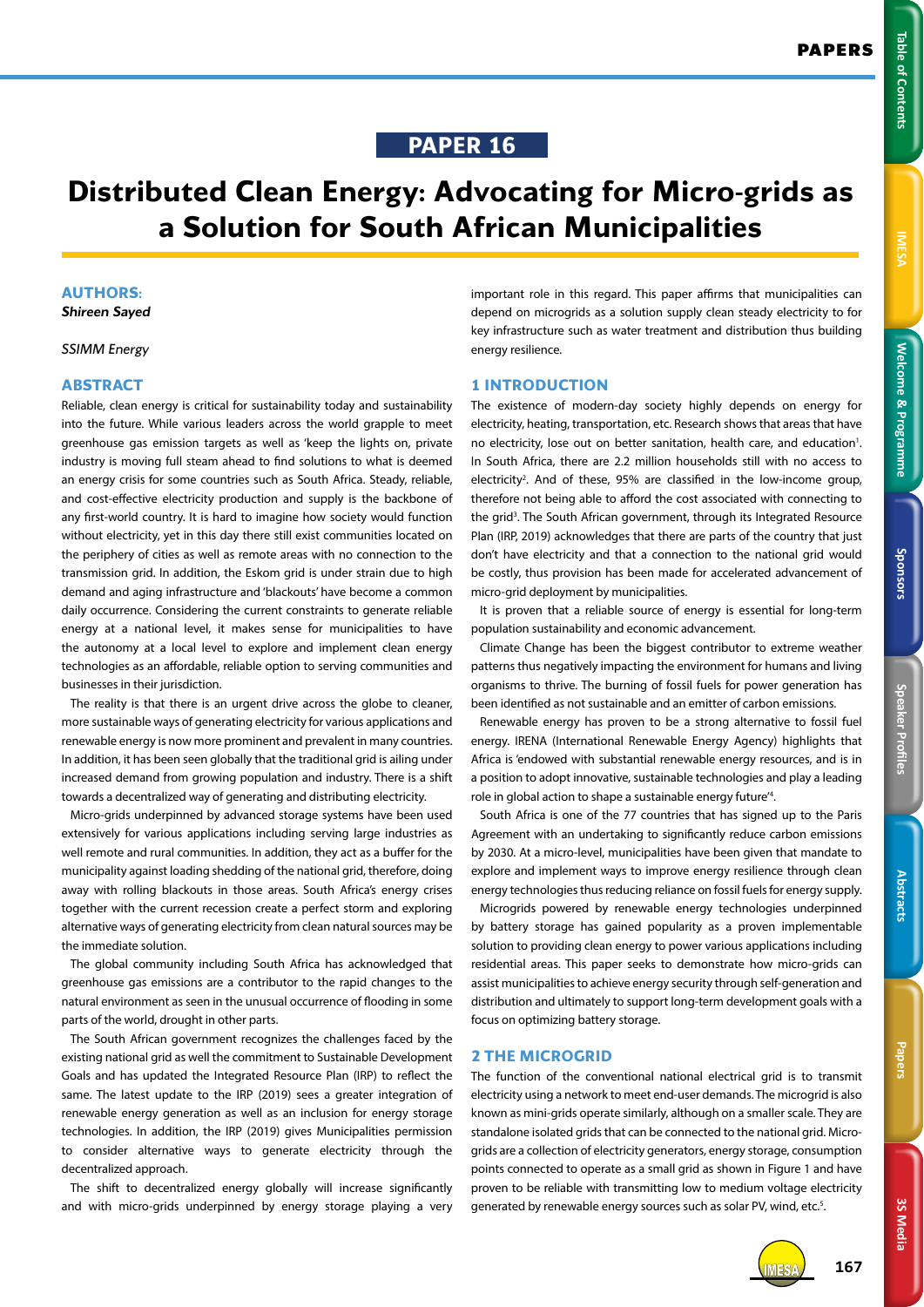

According to ESMAP, there are '47 million people connected to 19,000 mini-grids, mostly hydro and diesel-powered, at an investment cost of \$28 billion. Plus: 7,500 mini-grids planned, mostly in Africa, mostly solarhybrid, connecting more than 27 million people<sup>6</sup>. Clean energy-powered microgrids can have proven to have a generation capacity from 10 kilowatts (kW) to over 100 megawatts (MW)<sup>7</sup>.

**DADEDS** 

**CONFEREN** 

VIRTUAL  $2021$ 

Some examples of successful large-scale applications of the microgrid include the New York Affordable Housing Microgrid project, the powering the large commuter rail system of New Jersey as well as for strategic reasons, the powering the domestic military base for the United States of America<sup>8</sup>.

Microgrids can act in alleviating strain on the national grid and compensate where there is a fault in the national grid which may result in a blackout or load shedding. The microgrid can be disconnected to continue operating without being affected by the fault on the national grid. Modern microgrids have unique characteristics in that they rely on clean energy generation sources and storage systems. They reduce energy consumption because of the level of controls afforded to a smaller network, as well as provide system security and flexibility<sup>9</sup>.

# **3 A CASE FOR MICROGRIDS**

South Africa which relies heavily on coal for energy generation, is currently faced with an energy crisis and rising cost of electricity, as the grid is under huge strain due to aging infrastructure, periodic breakdowns, lack of maintenance, and increased demand from a growing population. This



has resulted in regular, rolling power blackouts (power outages), leaving parts of the country and municipalities in darkness regularly.

The energy crises have had a huge impact on the economy and have reduced the GDP growth by roughly 0.30% contributing to the further contraction of a struggling economy<sup>10</sup>. In addition, Municipalities have been crippled by the lack of energy supply to an area. This lack of stable electricity has had an impact on water purification and waste-water management.

Microgrids have achieved the fastest gains worldwide with deployment and have recently seen a rapid rise in popularity, by using 19 000 microgrids to provide

electricity to 47 million people<sup>11</sup>. They are diverse in nature and size and can utilize fixed or variable speed wind turbines, solar panels, microturbines, various types of fuel cells, small hydro, and storage depending upon the load, location, and resources<sup>12</sup>. Microgrids have been in use in rural and remote areas for the past 20 years<sup>13</sup>.

A microgrid very simply uses renewable energy sources for energy generation that can either be obtained via solar photovoltaic systems, wind turbines, hydropower, or biomass, or some hybrid of these which incorporates diesel. The choice of components of a microgrid (Figure 2) 'will depend on specific conditions related to location, energy source availability, density, and distribution of the houses to be served and electricity supply management<sup>14</sup>. The micro-grid is connected to the low to medium voltage distribution network allowing for the supply of reliable, quality electricity.

Microgrids make use of storage systems such as batteries to overcome variability and meet the demand for energy which occurs at clearly defined peaks to meet the electricity needs of the end consumer.

## **4 BATTERY STORAGE SYSTEMS**

Energy storage which includes battery storage plays a critical function in a renewable energy microgrid in terms of making energy supply predictable and readily available on demand. Also, energy storage enhances the microgrid as well as providing a solution for operational issues such as power quality, dynamic stability, reliability,

> and controllability caused by renewable energy generators<sup>15</sup>. Further, it improves microgrid stability by acting as a buffer against renewable intermittency and mitigates load uncertainties. Therefore, for optimal performance of the overall microgrid, the most suitable battery storage system selected must be 'based on economical, technical, and environmental considerations<sup>16</sup>.

> Energy storage has gained vast attention especially with the increased deployment of renewable energy generation and is recognized as an essential component in clean energy supply and meeting carbon emission reduction targets. Also, energy storage has improved energy access and security, provide backup storage for peak times in the national grid thereby bringing stability to the grid.

> Battery storage in microgrids currently exists in various systems and degrees of complexity depending on the microgrid application. These battery storage systems include Redox Flow batteries, Lead-acid, Li-ion, Nickel-Cadmium batteries, and Nickel Metal Hydride

**168 IMES**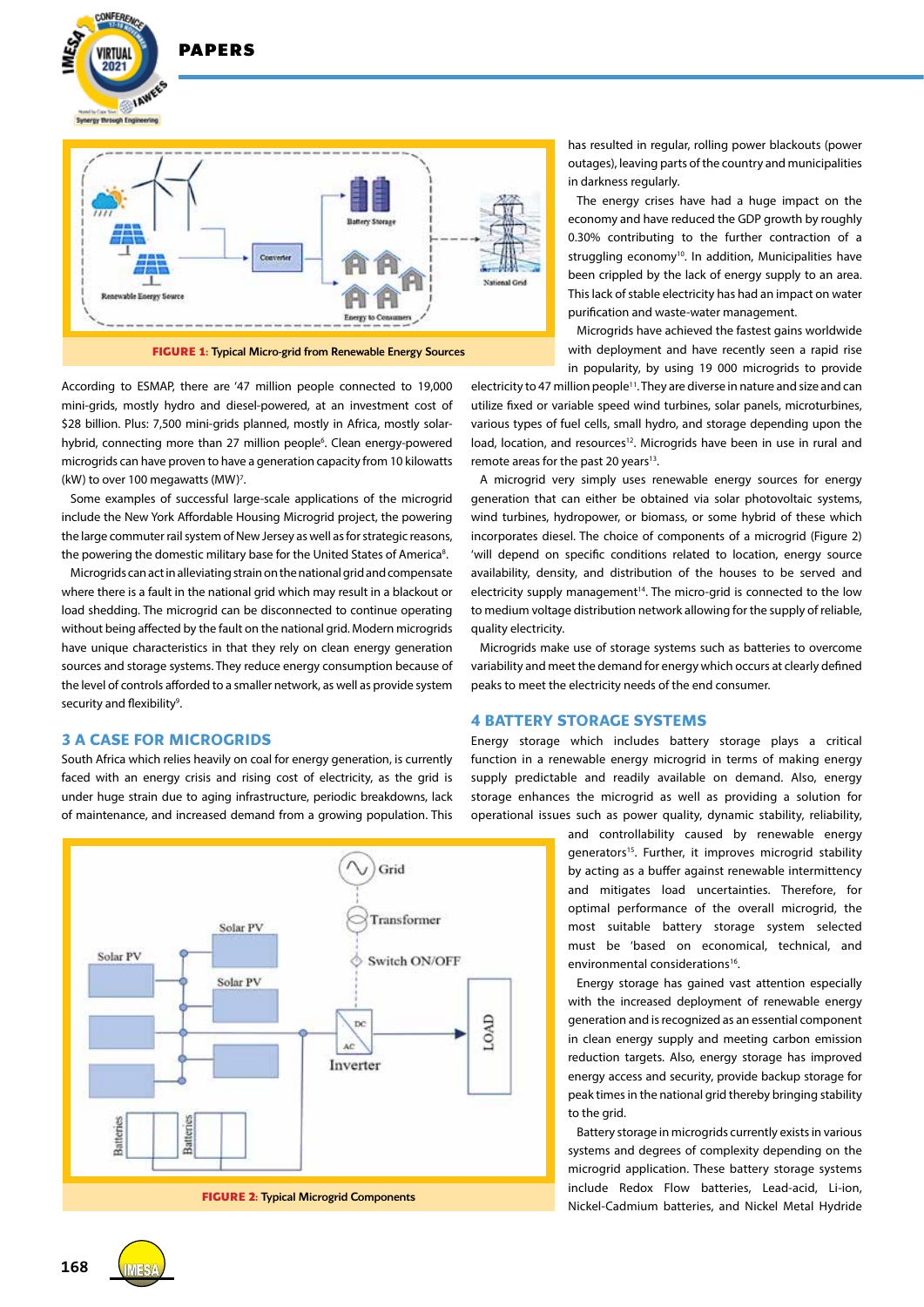**3S Media**

**3S Media** 

batteries, with the Li-ion and Lead-acid battery having preference in the rural microgrid market. Research on energy demand at a household level has shown that energy consumption varies per user and as well as per household and that this variability introduces its challenges to understanding the dynamics of energy demand<sup>17</sup>. Therefore, the energy generated must be temporarily stored to cater to the variability of demand.

For the past two recent decades, battery storage has continued to grow taking strength from a growing wind and solar energy market. Storage has the potential to e deployment of renewable energy generation and is thus considered a key technology and key driver.

#### **4.1 Battery Storage Systems in Micro-grids**

Battery storage plays a significant role in micro-grid applications as well as off-grid application. The rise in demand for battery storage globally is due to the increase in deployment of distributed power. This is being driven by the reduction of overdependence on national power grids and another key driver is the implementation structural reform by governments such as the European Union, the United States of America and Japan issuing "relevant policies and support plans to promote the development of Microgrid projects" and also, China's Thirteenth Five Year Plan for Electricity Development incorporating Microgrids<sup>18</sup>.



**FIGURE 3: 10 MW Battery Installation, Texas US<sup>19</sup>** 

Battery storage systems is one of the most expensive items in the microgrid. And where financial resources are limited, cost plays a crucial role in deciding on the extent and scale of the microgrid installation. Therefore, to justify the investment and to obtain a return on the investment, it is essential to achieve optimum performance of the Battery Storage System (BSS) and indeed the microgrid, by minimizing any losses. Optimization requires an understanding of the behaviour of batteries under various operating conditions and exposure to variable temperatures as well as charging-discharging etc.<sup>20</sup>, as these inform battery performance.

Typically, a microgrid comprises several battery storage units with each unit having a varying degree of output capacity depending on factors such as initial State of Charge (SOC), efficiency, aging (i.e., number of cycles), and temperature conditions [16]. Ideally, the BSS should function as a well-synchronized system. To be able to manage any differences between the various batteries, and to ensure stability, a Battery Management System (BMS) is necessary. Battery Management Systems can be basic whereby they are applied in simple microgrids or smarter BMS can be applied to large complex microgrids as they operate in real-time and control vital functions of the BSS<sup>21</sup>. The BMS

provides information on the 'monitoring of temperatures, voltages, and currents, maintenance scheduling, battery performance optimization, failure prediction and/or prevention as well as battery data collection/ analysis'21.

The function of battery optimisation must be considered as part of the overall microgrid design right from the onset to achieve maximum results from the storage system as well as from the overall ability of the microgrid to respond adequately to the energy demand.

For microgrid applications, there are some quick wins in terms of achieving optimisation of the battery. These include:

- on the ground optimizing incorporating the correct positioning of batteries, adequate ventilation, or insulation of the battery storage facility,
- fully trained resources to carry out repairs and maintenance,
- The quality and technology of the energy storage systems must be carefully selected and designed.

Studies shows battery storage worldwide growing from 2 gigawatts (GW) in 2017 to around 175 GW in 2030 and that costs will continue to fall as technology improves to provide longer lifetimes, increased numbers of cycles, and improved overall storage performance<sup>22</sup>.

#### **5 MICRO-GRID IN MUNICIPAL APPLICATIONS**

Micro-grids offer autonomy from the main transmission grid. Because the Municipality will be involved in the design of the electrical infrastructure from the location and size of the micro-grid grid to the provision of the connection to the end-user. Also, any additional power that is not used can be pushed into the transmission grid and offset as savings to the municipality.

Some Municipalities bulk buy electricity from Eskom but are faced with revenue collection backlog leading to major financial losses for the Municipality. By adding a prepaid system at the consumer point, the Municipality obtains ownership of the electrical infrastructure and thus more control on how electricity is generated, distributed, and consumed.

With the prevalence of load shedding in South Africa, micro-grids, provide resilience against power outages or threats of destruction.

Micro-grids have proven to provide reliable and secure electricity to both rural and urban communities. And examples can be seen through applications in countries such as Indonesia, China, United States and in Africa.



**FIGURE 4: St. Cloud Wastewater Treatment Facility, Minnesota, USA<sup>23</sup>** 

Municipalities can deploy micro-grids to the following applications.

IMESA **169**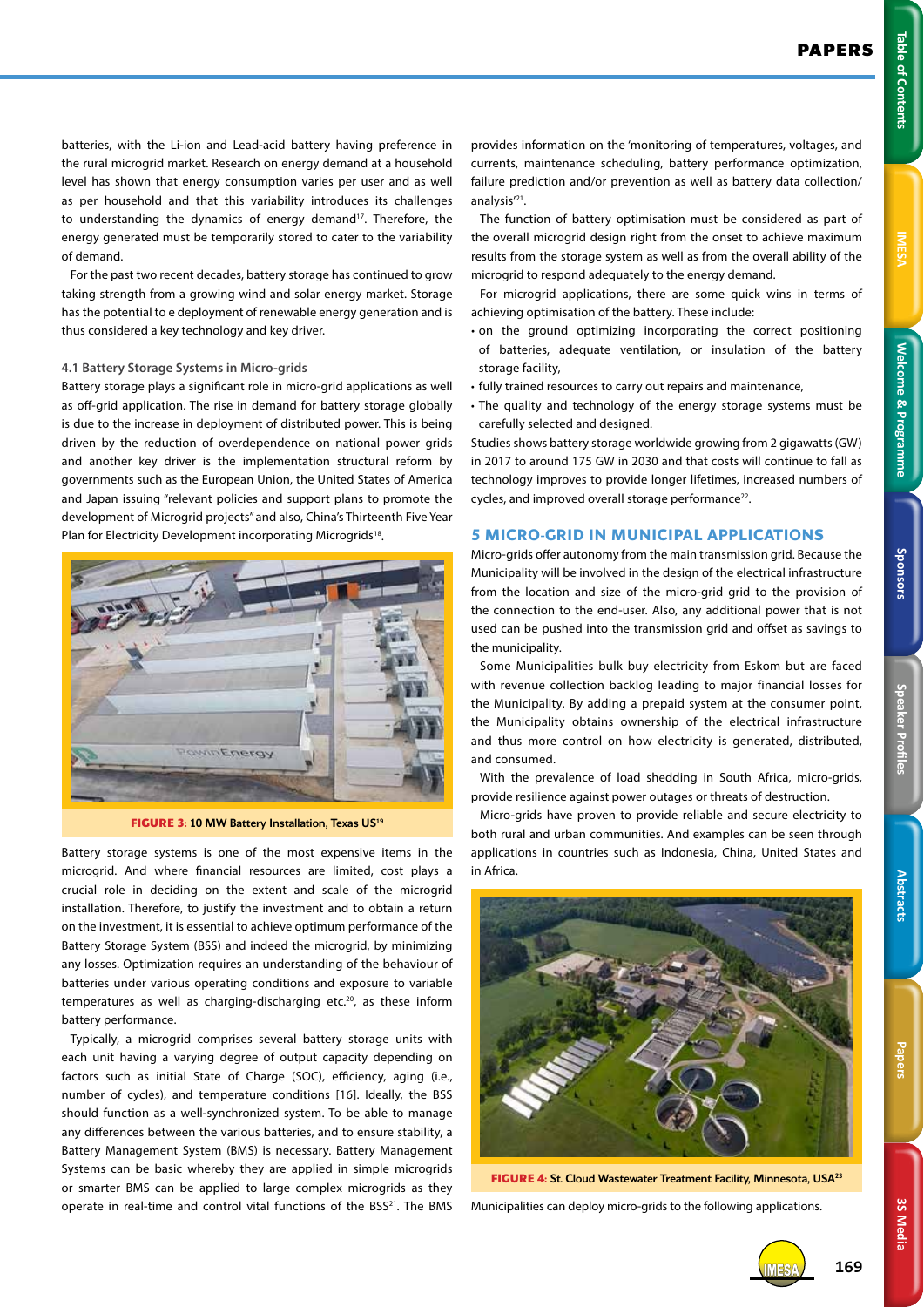

# **DADEDS**

| <b>TABLE 1: Micro-grid Applications</b>                                                 |                                                                                                                                                                                            |
|-----------------------------------------------------------------------------------------|--------------------------------------------------------------------------------------------------------------------------------------------------------------------------------------------|
| Municipal<br>Infrastructure                                                             | A grid-connected micro-grid network that provides<br>power to municipal buildings that are nearby.                                                                                         |
| Urban<br>Electrification                                                                | Micro-grids with battery storage give<br>municipalities greater control on energy usage and<br>thus cost savings.                                                                          |
| <b>Rural Electrification</b>                                                            | As seen in rural parts of India, off-grid micro-<br>grids have been successfully deployed. These<br>micro-grids are managed by the locals who trade<br>electricity.                        |
| Waste-Water<br><b>Treatment Plants</b><br>and Water<br>Purification and<br>Reticulation | These are severely impacted by load-shedding. A<br>micro-grid is a cleaner and cheaper solution for<br>generating energy for use only at the waste-water<br>treatment plant. See Figure 2. |
| Back-Up Power to<br>City or Town                                                        | Large-scale batteries are used worldwide to<br>provide backup power to towns and parts of a<br>city's operations.                                                                          |
| Electric Bus Fleet                                                                      | There is a shift worldwide for cities switching to<br>electric buses as they are cleaner and cheaper to<br>run. These buses can be charged by micro-grids.                                 |

# **6 CASE STUDIES**

# **6.1 Electricity for African Communities: Tanzania**

According to various literature, just under 40% of the population of Tanzania had access to electricity in 2017. Meaning that most of the population lived in underdeveloped areas requiring access to consistent, reliable electricity.

As a result, microgrids have become a key technology for deployment, and Tanzania is recognized as a regional leader in micro-grid deployment with over 100 micro-grid systems serving businesses and local communities<sup>24</sup>. Further<sup>24</sup>, the adoption of micro-grid policy and framework in 2008 lead to the doubling of the number of micro-grids being deployed.

Micro-grids are either government-owned or owned by private developers selling electricity back into the national grid through power purchase agreements or sold directly to end consumers. Whilst Tanzania has been successful in the deployment of micro-grids, there have been challenges, one of which has been funding.

#### **6.2 Power for Residents: Netherlands25**

The first micro-grid installation in the Netherlands was at a holiday park in Bronsbergen, approximately 100 km west of Amsterdam. A micro-grid was built to provide 208 homes with solar-generated power of 315 kW. Micro-grid has 700 kWh energy storage to increase power quality and stability<sup>26</sup>. The micro-grid is connected to the national grid via a 10 kV line.





**FIGURE 6:** Residential Microgrid in Bronsbergen, Nederlands<sup>25</sup>

This pilot project highlighted the technical challenges of connecting to the national grid.

#### **6.3 Clean Energy for Wastewater Treatment: California27**

A proposed micro-grid project is underway for the wastewater facilities in McKinleyville Community Services District in California incorporating the existing diesel generators with solar PV and battery storage. The McKinleyville Community Services District (MCSD) serves 16 900 residents and provides key services such as providing clean water reticulation, wastewater processing, maintenance of parks, etc. The outcome of the project is a wastewater treatment facility that has a target of netzero emissions. In addition, the micro-grid will provide the facility with energy resilience.



**FIGURE 7: Hiller Park Wastewater Treatment Plant<sup>27</sup>** 

#### **7 CONCLUSIONS**

Ensuring a continuous reliable source of electricity is critical for the overall functioning and growth of a Municipality. Power supply has a direct impact on service delivery. And the lack of power for water reticulation or wastewater treatment can have catastrophic implications for a Municipality.

Microgrids are an attractive option for Municipalities for the many reasons listed in this document. In addition, they give municipalities greater control to improve energy efficiencies as well as options on how to deal with revenue collection due to their modularity and scalability.

The evaluation of microgrids does involve a significant degree of uncertainty and complexity which relates to two factors i.e. the design of the microgrid which considers, the scale of the energy source, the **FIGURE 5: Residential Microgrid in Bronsbergen, Nederlands<sup>25</sup> storage system, and the installation and maintenance of the system,**